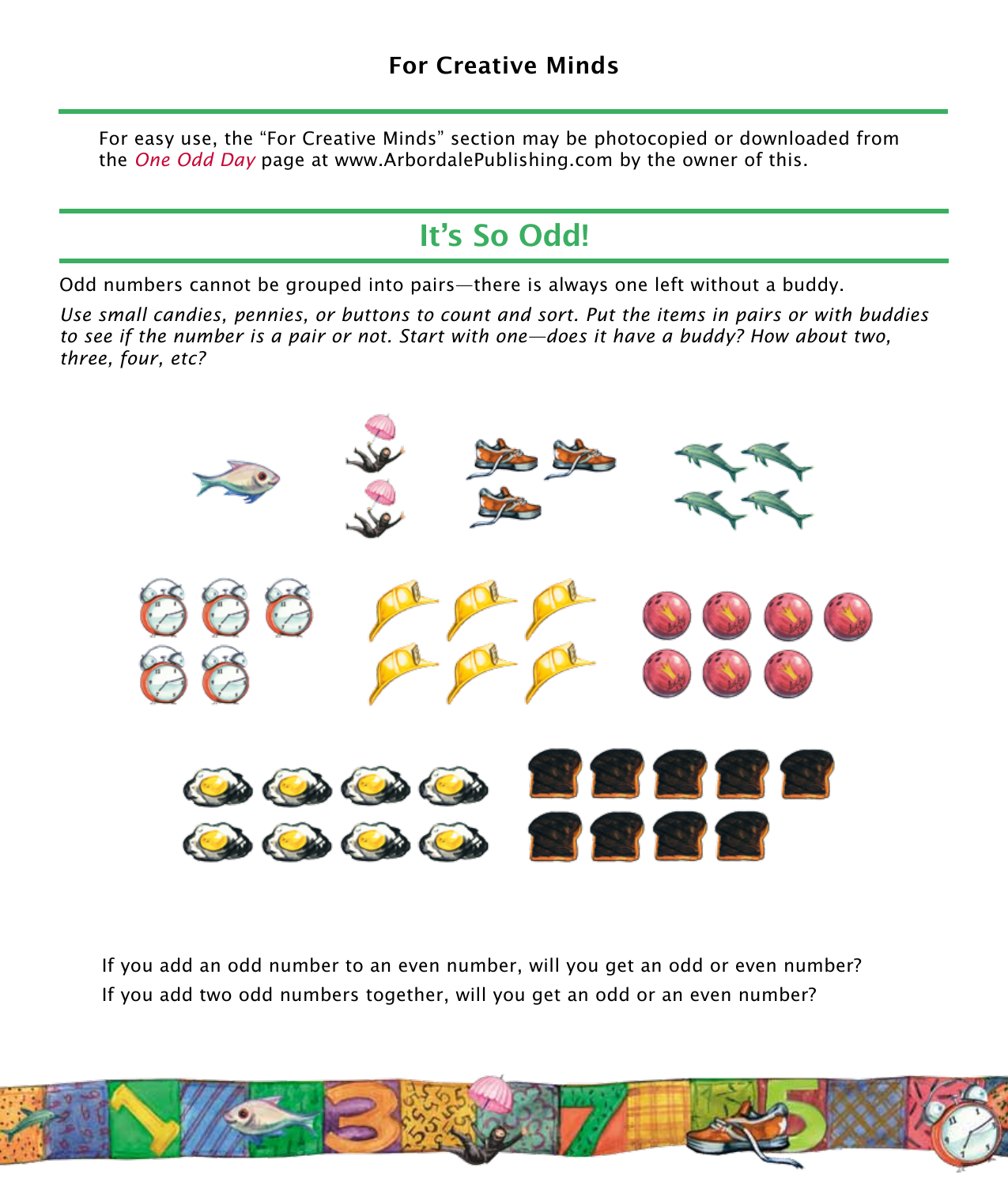## How Odd!

"Odd" means "not having a pair or a match." For example, when the washing machine "eats" a sock, you might end up with an "odd sock."

"Odd man out" is the person who is left alone after everyone else finds a partner for a game.

Something that is odd is also something that is unusual or different. Does it seem "odd" or strange to you that the school bus has polka dots in this story? *What other things are odd in the story and illustrations?*

Can you find the following objects in the story?

1 screwdriver 3 dolphins 5 flamingos 7 swings 9 ninjas

If someone is an "odd ball," they behave a little differently than most people.

Sometimes we ask, "What are the odds?" when we talk about the chance of something happening.

*Three cars were black, two were blue and five were white. What are the odds that the next car that passes will be white?* 

*What are the odds of rolling a "6" with one roll of a die?*

## Creative Sparks

When the boy wakes up to find the new day is even; what numbers do you think would be on the clock? Why?

## Make a Very Odd Creature

There are some very odd creatures in this story! Make an odd creature of your own out of modeling clay and give it only an odd number of eyes, wings, legs, etc. Use toothpicks, paper clips, buttons and other found objects to create the oddest creature you can think of!